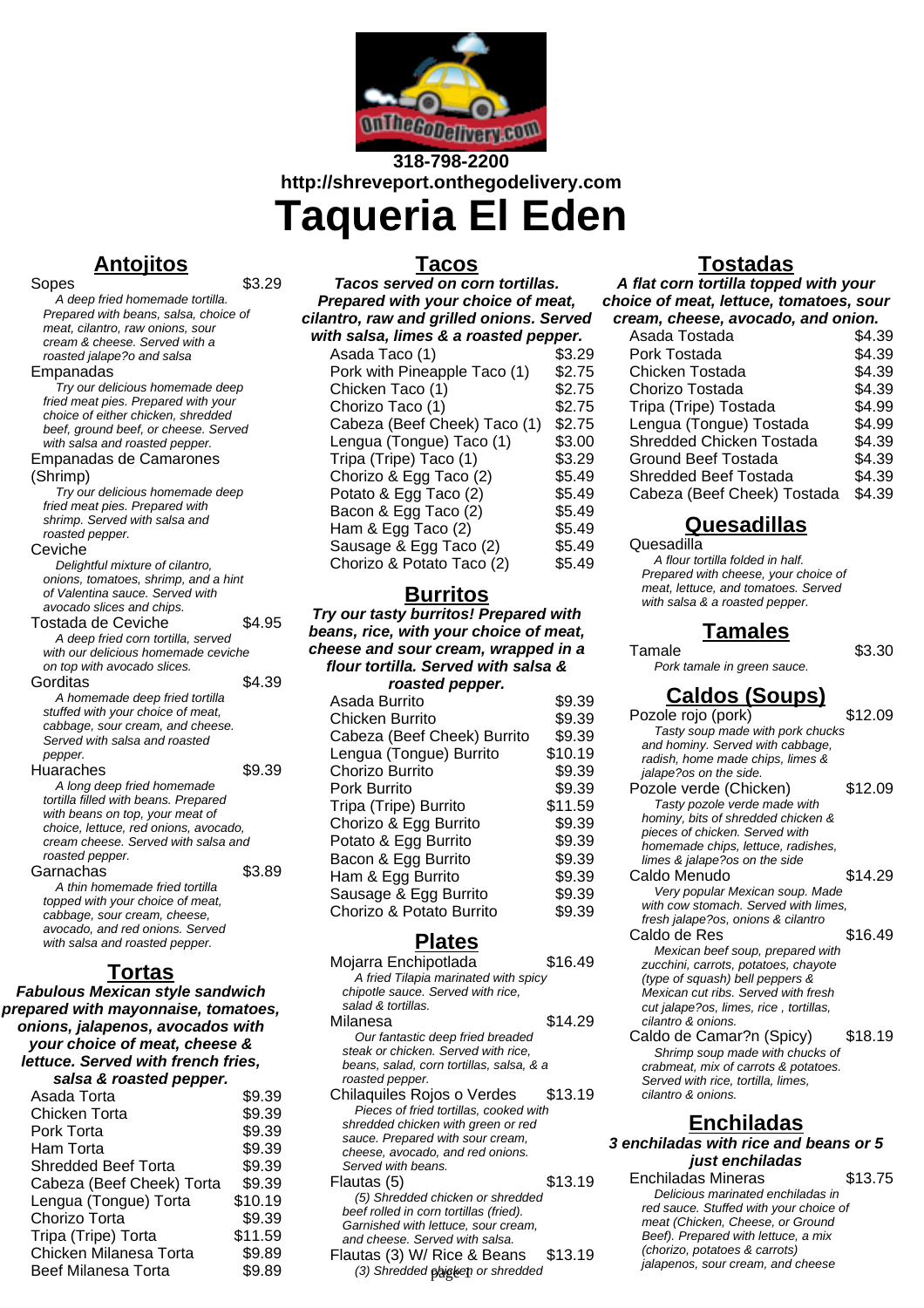## **Vegetarian**

Vegetarian Taco \$3.30 Taco served on corn tortilla. Prepared with beans, rice, avocado, cilantro, grilled and raw onions. Served with salsa, limes, and roasted pepper.

Vegetarian Burrito \$9.39 Burrito prepared with beans, rice, sour cream, cheese, avocado slices, cilantro, raw onions. Served with salsa and roasted pepper.

### **Torta Cubana**

Torta Cubana  $$10.99$ Fabulous Mexican style sandwich prepared with ham, mexican sausage, breaded chicken or steak, sausage, mayonnaise, tomatoes, onions, jalapenenos, avocados, cheese and lettuce, served with french fries, salsa and a roasted pepper.

### **Carne Asada**

#### **Skirt steak cooked with onions and bell peppers. Served with rice & beans, salad and tortillas.** Carne Asada  $$18.19$

Thin skirt steak cooked with onions and bell peppers. Served with rice & beans, salad and tortillas.

### **Hot dogs**

Hot Dog  $\overline{(2)}$  \$10.99 Wrapped in bacon with onion, tomato, jalapeno, ketchup, mayonnaise, and mustard. Served with fries.

beef rolled in corn tortillas (fried). Garnished with lettuce, sour cream, Conrad with beans

| and cheese. Served with beans, nce,<br>and salsa. |         |
|---------------------------------------------------|---------|
| Bistec a la Mexicana                              | \$13.19 |
| Chunks of steak slowly cooked                     |         |
| with onions, jalapenos, tomatoes,                 |         |
| and garlic. Served with beans, rice,              |         |
| and tortillas.                                    |         |
| <b>Camarones Enchipotlados</b>                    | \$17.59 |
| Slightly spicy chipotle marinated                 |         |
| shrimp. Served with rice, salad, and              |         |
| tortillas.                                        |         |
|                                                   |         |
| Camarones Empanizados                             | \$17.59 |
| Breaded deep fried shrimp                         |         |
| accompanied with rice, salad, and                 |         |
| tortillas.                                        |         |
| Mojarra Frita                                     | \$16.49 |
| Fried tilapia served with fries, rice,            |         |
| salad, and tortillas.                             |         |
| Huevos al Gusto                                   | \$10.99 |
| 3 eggs cooked to order, served                    |         |
| with rice, beans, and tortillas.                  |         |
| Platano Frito                                     | \$3.29  |
| Deep fried plantains prepared with                |         |
| butter cream and cheese on top.                   |         |
|                                                   |         |

(Queso fresco).

- Enchiladas Rojas o Verdes (Spicy) \$13.75
	- Handmade tortillas dipped in green or red sauce. Stuffed with your meat choice (Chicken, Cheese, or Ground Beef). Topped with sour cream & cheese (queso fresco).
- Enchiladas Enmoladas \$13.75 Tortillas dipped in mole. Stuffed with your meat choice (Chicken, Cheese, or Ground Beef). Prepared with sour cream, cheese (queso fresco), and red pickled onions.

## **Kids**

| Kids Quesadilla                      | \$6.05 |
|--------------------------------------|--------|
| Kids Chicken Nuggets w/ Fries \$6.05 |        |
| Kids Empanada                        | \$6.05 |
| Cheese, chicken, or ground beef      |        |
| with fries.                          |        |

## **Dessert**

### **Appetizers**

| Large pico de gallo & chips<br>16oz container of pico de gallo & a                                                                                                                                                                                                 | \$7.70  |
|--------------------------------------------------------------------------------------------------------------------------------------------------------------------------------------------------------------------------------------------------------------------|---------|
| bag of homemade chips!<br>Small pico de gallo & chips<br>8oz container of pico de gallo & a                                                                                                                                                                        | \$5.50  |
| bag of our homemade chips!!<br>Large salsa & chips<br>2, 8oz containers of salsa (1 green                                                                                                                                                                          | \$7.70  |
| & 1 red) & a bag of homemade chips!<br>Small salsa & chips<br>8oz container of salsa (green or                                                                                                                                                                     | \$5.50  |
| red! You pick!) & a bag of our<br>homemade chips!<br>Large queso & chips                                                                                                                                                                                           | \$7.70  |
| 16oz container of our yellow<br>cheese sauce & a bag of one made<br>chips                                                                                                                                                                                          |         |
| Small queso & chips<br>8oz containers of our yellow<br>cheese sauce & a bag of homemade                                                                                                                                                                            | \$5.50  |
| chips!<br>Large guacamole & chips<br>16oz of our homemade guacamole                                                                                                                                                                                                | \$16.50 |
| & a bag of our homemade chips!<br>Small guacamole & chips<br>8oz of our delicious homemade<br>guacamole & a bag of our                                                                                                                                             | \$11.00 |
| homemade chips!<br>Combo chips<br>Combo chips!! A bit of everything<br>with this you get 2, 8oz containers of<br>salsa (1 red & one green), 1, 8oz<br>container of guacamole, 1, 80z<br>container of our yellow cheese sauce<br>and 2 bags of our homemade chips!! | \$22.00 |
|                                                                                                                                                                                                                                                                    |         |

### **Sides**

| Rice & beans                       | \$3.30 |
|------------------------------------|--------|
| 8oz container of half Spanish rice |        |
| & half refried pinto beans         |        |
| Rice                               | \$3.30 |
| 8oz container of Spanish rice      |        |
| Beans                              | \$3.30 |
| 8oz Container of refried pinto     |        |
| beans                              |        |
| <b>Waffle fries</b>                | \$3.30 |

## **Drinks**

| Horchata                                                             |        |
|----------------------------------------------------------------------|--------|
| Jamaica                                                              |        |
| Aguas Frescas                                                        | \$4.99 |
| Natural fresh juices made with the<br>pulp of the fruits you choose! |        |
| Licuados (Milkshake)                                                 | \$4.99 |
| <b>Fountain Drinks</b>                                               | \$1.99 |
| 16oz. fountain                                                       |        |
|                                                                      |        |